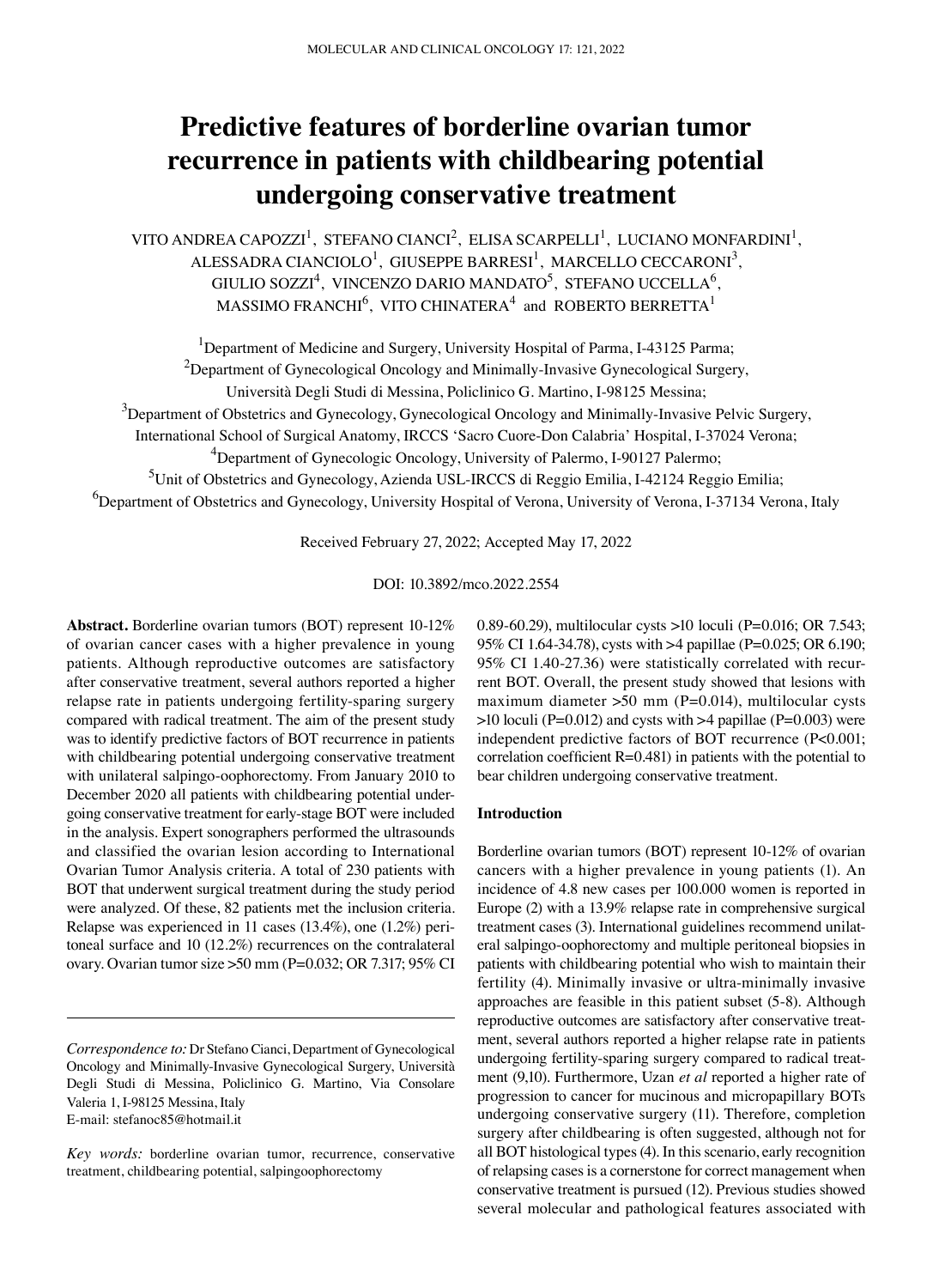relapse in BOT patients (13-15). Among these, the micropapillary architecture and microinvasive tumors are the main culprits of recurrence in serous BOTs (16). Abnormal tumor markers, advanced-stage at diagnosis, and cystectomy are factors associated with BOT relapse in radical treatment cases (17). Despite this, valid scientific evidence on BOT recurrence predictors in selected patients undergoing conservative surgery is still lacking.

The aim of this study is to identify predictive factors of BOT recurrence in patients with childbearing potential undergoing conservative treatment with unilateral salpingo‑oophorectomy.

#### **Materials and methods**

From January 2010 to December 2020 all patients with childbearing potential undergoing conservative treatment for early‑stage BOT at the University Hospital of Parma, at the "Sacro Cuore-Don Calabria" Hospital in Negrar, at the department of gynecologic oncology of the University of Palermo, at the Hospital USL‑IRCCS of Reggio Emilia, and the University Hospital of Verona were included in the analysis. Inclusion criteria were age >18 years, patients affected by apparent early International Federation of Gynecology and Obstetrics (FIGO) stage BOT of any histological type, women undergoing conservative treatment with both laparoscopic and laparotomic approaches. Patients of childbearing potential were defined as all patients of any childbearing age wishing to become pregnant. Patients undergoing 'ultraconservative' surgery (cystectomy), patients undergoing bilateral salpingo‑oophorec‑ tomy, and cases with missing clinical-pathological data were excluded from the analysis. Conservative treatment was defined as conservation of at least a portion of one ovary and the uterus. Clinical and demographic characteristics, ultrasound aspects of the ovarian lesion, intraoperative data, and postoperative instrumental investigations were analyzed of all patients meeting inclusion criteria. Preoperative assessment included transvaginal gynecological ultrasound, computed tomography (CT), and neoplastic markers. Expert sonographers with at least 10 years of experience performed the ultrasounds and classified the ovarian lesion according to International Ovarian Tumor Analysis (IOTA) criteria (18). According to international guidelines, conservative treatment meant unilateral salpingo‑oophorectomy with peritoneal biopsies and peritoneal washing (4). The open vs. minimally invasive surgical approach was chosen relating the tumor size and the risk of intraoperative cyst rupture (19). In the case of laparoscopic surgery, an endobag was used to safely remove the ovarian lesion avoiding tumor spillage. Gynecological examination with transvaginal ultrasound and neoplastic markers were performed during the follow‑up period. CT scan was required annually or in case of neoplastic markers alteration. Ca125 testing was carried out four times a year for the first two years and two times a year thereafter. All patients before surgery gave their written consent to the surgical procedure and the use of their anonymous data for scientific purposes. The study was approved by the ethics committee of the University Hospital of Parma.

*Statistical analysis.* Quantitative variables are expressed in median with range. The associations between categorical variables were analyzed using Chi‑square or the Fisher exact test when required. The identification of the independent variables associated with BOT recurrence (dependent variable) was performed by linear regression. Odds Ratio (OR) and 95% confidence interval (CI) were reported for statistically significant variables. A logistic regression model was used to identify the variables with a P-value  $< 0.05$  in univariate analysis correlated to the BOT recurrence. A P‑value <0.05 was considered statistically significant. Analyzes were performed using SPSS 25 (IBM Corp.).

#### **Results**

Two hundred thirty BOT patients undergoing surgical treatment during the study period were analyzed. Of these, 82 patients met the inclusion criteria. Relapse was experienced in 11 cases (13.4%), one (1.2%) peritoneal surface, and 10 (12.2%) recurrences on the contralateral ovary. Median age was 33.5 years, range 31 (18‑49), median Body Mass Index  $(BMI)$  was 23.0 kg/m<sup>2</sup>, range 33 (17-50), and median follow-up was 42.5 months, range 118 (6‑120 ). Of the 57 women (69.5%) >30 years 9 (15.8%) had relapse (P=0.283), 5 relapses (12.8%) occurred in patients  $>35$  years (P=0.570), and one case (5.6%) of relapse presented in  $>40$  years women (P=0.268). Furthermore, among 12 (14.6%) obese patients (BMI >30), 3 (25.0%) had recurrence on the contralateral ovary ( $P=0.202$ ). Nine nulliparous patients (15.3%) out of 59 cases (72.0%) diagnosed relapse (P=0.350). Furthermore, neither comorbidities (previous cancer P=0.866, hypertension P=0.898, cigarette smoking P=0.446), nor previous surgical interventions (ovarian cyst enucleation P=0.216, appendectomy P=0.236, caesarean section P=0.599), nor intraoperative tumor spillage (P=0.586), nor increased neoplastic markers (Ca125 P=0.510, Ca 19‑9 P=0.608, Ca 15‑3 P=0.233, CEA P=0.444) showed a statistically significant correlation with BOT recurrence. Detailed clinical anamnestic correlations of BOT patients with disease relapses are shown in Table I.

Analyzing the ultrasound characteristics of ovarian lesions, the mean tumor diameter was 93.6 mm (standard deviation 68.53). Ovarian tumor size >50 mm (P=0.032, OR 7.317, 95% CI 0.89‑60.29), Multilocular cysts >10 loculi (P=0.016, OR 7.543, 95% CI 1.64‑34.78), cysts with >4 papillae (P=0.025, OR 6.190, 95% CI 1.40‑27.36) were statistically correlated with recurrent BOT (Fig. 1). In contrast, the solid component diameter  $> 10$  mm (P=0.526), the regular vs. irregular cyst surface  $(P=0.505)$ , and the color score  $(P=0.581)$  showed no correlation with recurrence. The sonographic characteristics of ovarian lesions are summarized in Table II. Besides, surgical approach (laparoscopy vs. laparotomic approach P=0.451), histological subtype (serous P=0.283, mucinous P=0.350, others P=0.748), and FIGO stage (IA P=0.425, IC P=0.281, IIIC P=0.444) did not influence recurrence. Finally, logistic regression analysis showed lesions with maximum diameter  $>50$  mm (P=0.014), multilocular cysts >10 loculi ( $P=0.012$ ), cysts with >4 papillae (P=0.003) independent predictive factors of BOT recurrence (P<0.001, correlation coefficient R=0.481).

#### **Discussion**

The study identified tumor size >50 mm, multilocular cyst >10 loculi, and ovarian cysts with >4 papillae as independent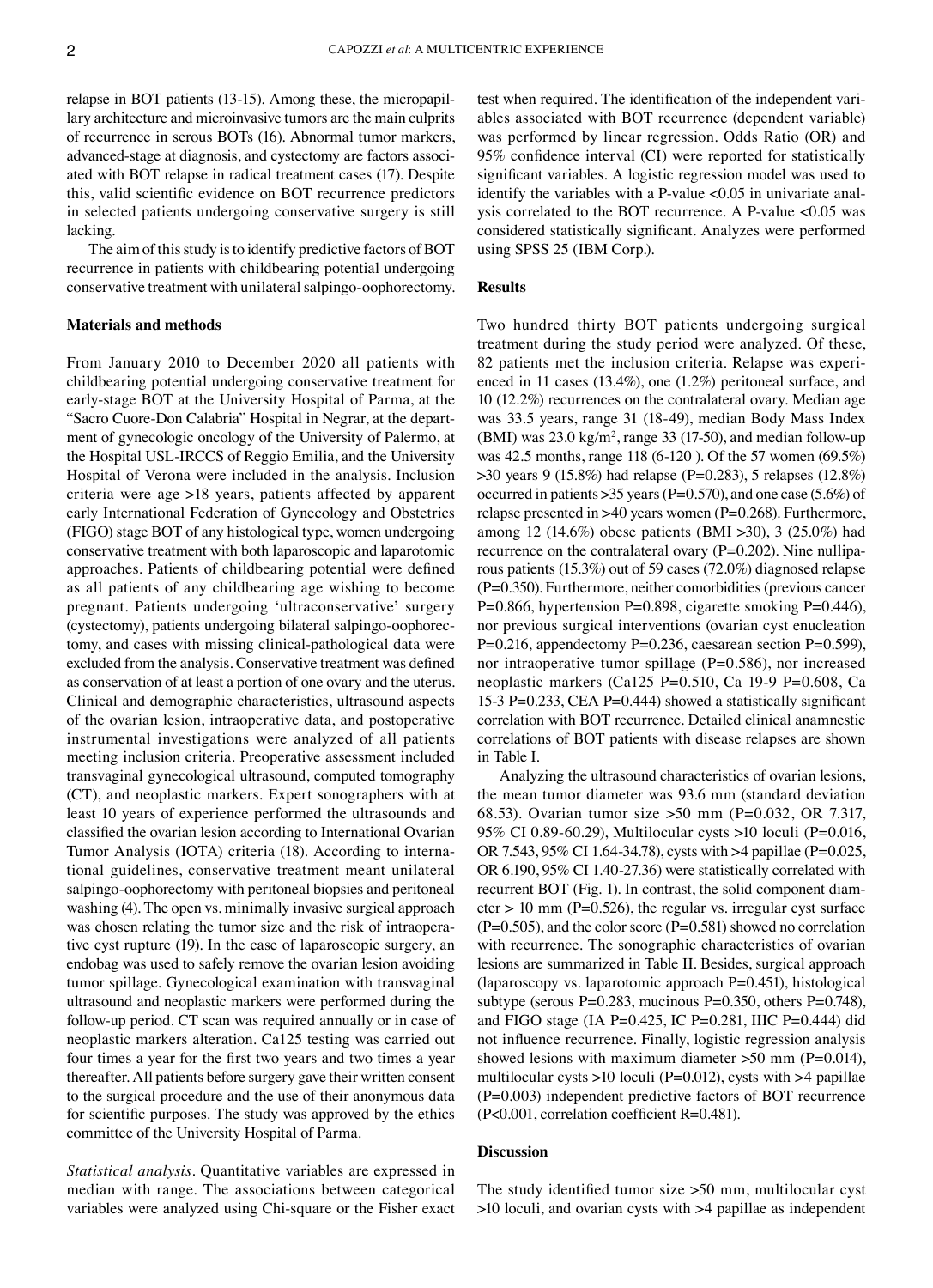|  |  |  |  | Table I. Patients' characteristics and correlation with relapse. |  |  |  |  |  |  |  |  |  |
|--|--|--|--|------------------------------------------------------------------|--|--|--|--|--|--|--|--|--|
|--|--|--|--|------------------------------------------------------------------|--|--|--|--|--|--|--|--|--|

| Characteristic             | Cases (n=82) $(\%)$ | Relapse $(n=11)$ $(\%)$ | P-value |
|----------------------------|---------------------|-------------------------|---------|
| Age                        |                     |                         |         |
| $>30$ years                | 57 (69.5)           | 9(15.8)                 | 0.283   |
| $>35$ years                | 39 (47.6)           | 5(12.8)                 | 0.570   |
| >40 years                  | 18 (22.0)           | 1(5.6)                  | 0.268   |
| BMI > 30 $(kg/m^2)$        | 12(14.6)            | 3(25.0)                 | 0.202   |
| Previously given birth     |                     |                         |         |
| Nulliparous                | 59 (72.0)           | 9(15.3)                 | 0.350   |
| Previous vaginal birth     | 13(15.9)            | 1(7.7)                  | 0.446   |
| Previous caesarean section | 10(12.2)            | 1(10.0)                 | 0.599   |
| Comorbidities              |                     |                         | 0.400   |
| Previous cancer            | 1(1.2)              | $\boldsymbol{0}$        | 0.866   |
| Smoke                      | 13(15.9)            | 1(7.7)                  | 0.446   |
| Hypertension               | 3(3.7)              | $\theta$                | 0.898   |
| Previous surgery           |                     |                         | 0.592   |
| Ovarian cyst enucleation   | 10(12.2)            | $\mathbf{0}$            | 0.216   |
| Appendectomy               | 7(8.5)              | 2(28.6)                 | 0.236   |
| Tumor markers              |                     |                         | 0.615   |
| Ca125                      | 34 (41.5)           | 5(14.7)                 | 0.510   |
| Ca 19-9                    | 11(13.4)            | 1(9.1)                  | 0.608   |
| Ca 15-3                    | 2(2.4)              | 1(50.0)                 | 0.233   |
| <b>CEA</b>                 | 4(4.9)              | 1(25.0)                 | 0.444   |
| Surgical approaches        |                     |                         | 0.451   |
| Laparoscopy                | 64 (78.0)           | 8(12.5)                 |         |
| Laparotomy                 | 18(22.0)            | 3(16.7)                 |         |
| Histology                  |                     |                         |         |
| Serous                     | 57 (59.5)           | 9(15.8)                 | 0.283   |
| Mucinous                   | 23(28.0)            | 2(8.7)                  | 0.350   |
| Others                     | 2(2.4)              | $\boldsymbol{0}$        | 0.748   |
| Tumor Spillage             | 10(12.2)            | 1(10.0)                 | 0.586   |
| Peritoneal Washing         | 2(2.4)              | 1(50.0)                 | 0.331   |
| FIGO Stage                 |                     |                         |         |
| IA                         | 61(74.4)            | 9(14.8)                 | 0.425   |
| IC                         | 17(20.7)            | 1(5.9)                  | 0.281   |
| <b>IIIC</b>                | 4(4.9)              | 1(25.0)                 | 0.444   |

BMI, Body Mass Index; FIGO, International Federation of Gynecology and Obstetrics.

predictors of BOT recurrence in patients with childbearing potential undergoing conservative treatment.

In the literature, conflicting results were reported on the prognostic impact of tumor size in BOT patients (20). Recently, Niu *et al* (3), in a retrospective analysis including both conservative and radical treatment, recognized the ovarian tumor size at diagnosis as associated with increased Ca125 level and recurrence events in BOT cases. Furthermore, in a large prospective study by Kobayashi *et al* (21) involving 6398 Japanese women with an initial diagnosis of endometrioma, the tumor diameter was also an independent risk factor for developing ovarian cancer. As previously hypothesized, possible correlating causes of ovarian tumor size and recurrence would be intraoperative tumor spillage in case of large lesions difficult to mobilize or attached to surrounding structures (22). On the other hand, the large size of the ovarian mass was statistically correlated with the poor diagnostic accuracy of the frozen section due to the pathologist's errors in selecting a sufficient number of anatomical slices for analysis (23). These insufficient pathological samplings could lead to an under-FIGO stage or a missed ovarian cancer diagnosis which could justify the higher relapse rate also in BOT cases. However, few cases of tumor spillage were reported in our series. This result could be justified by the intraoperative use of the endobag in case of minimally invasive treatment. In addition, all surgeries were performed by surgeons experienced in oncological gynecology. Furthermore,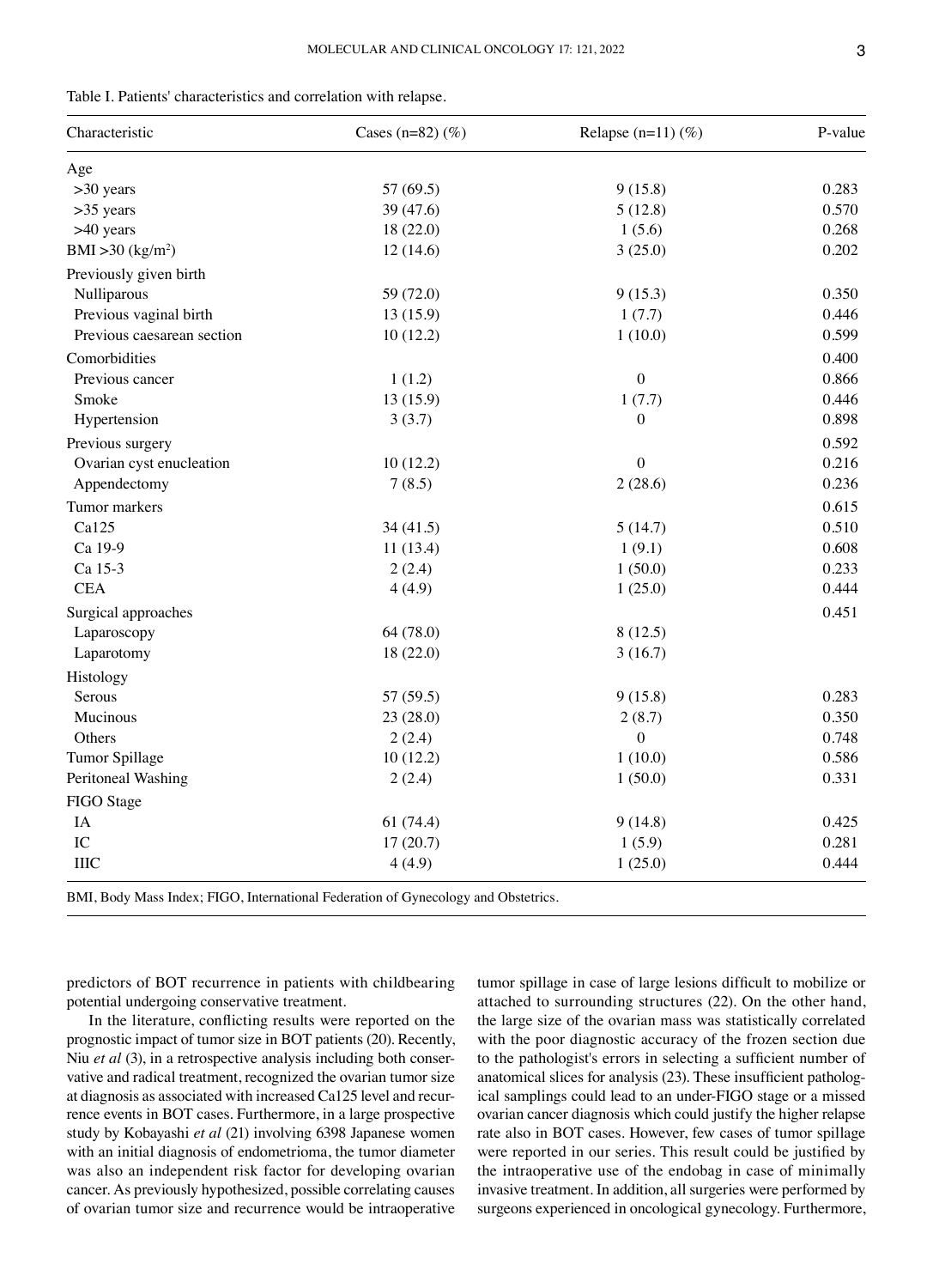|  |  | Table II. Ovarian sonographic characteristics and correlation with recurrence. |
|--|--|--------------------------------------------------------------------------------|
|--|--|--------------------------------------------------------------------------------|

| Characteristic     | Cases (n=82) $(\%)$ | Relapse $(n=11)$ $(\%)$ | P-value<br>0.032 |  |
|--------------------|---------------------|-------------------------|------------------|--|
| Tumor size > 50 mm | 51(62.2)            | 10(19.6)                |                  |  |
| Solid component    |                     |                         |                  |  |
| $\geq 10$ mm       | 33(40.2)            | 4(12.1)                 | 0.526            |  |
| $\geq$ 15 mm       | 27(32.9)            | 4(14.8)                 | 0.521            |  |
| $\geq$ 20 mm       | 20(24.4)            | 4(20.0)                 | 0.260            |  |
| $\geq$ 25 mm       | 17(20.7)            | 2(11.8)                 | 0.592            |  |
| $\geq 30$ mm       | 15(18.3)            | 2(13.3)                 | 0.678            |  |
| Cyst surface       |                     |                         | 0.505            |  |
| Regular            | 70 (85.4)           | 9(12.9)                 |                  |  |
| Irregular          | 12(14.6)            | 2(16.7)                 |                  |  |
| Color Score        |                     |                         |                  |  |
| C1                 | 46(56.1)            | 6(13.0)                 | 0.581            |  |
| CS <sub>2</sub>    | 24(29.3)            | 2(8.3)                  | 0.305            |  |
| CS <sub>3</sub>    | 10(12.2)            | 2(20.0)                 | 0.401            |  |
| $CS4$              | 2(2.4)              | 1(50.0)                 | 0.252            |  |
| Loculi (number)    |                     |                         |                  |  |
| Unilocular         | 51(62.2)            | 4(7.8)                  | 0.058            |  |
| >10                | 9(11.0)             | 4(44.4)                 | 0.016            |  |
| ${<}10$            | 22(26.8)            | 3(13.6)                 | 0.613            |  |
| Papillae (number)  |                     |                         |                  |  |
| Any                | 36(43.9)            | 2(5.6)                  | 0.061            |  |
| $<$ 4              | 36(43.9)            | 5(13.9)                 | 0.581            |  |
| >4                 | 10(12.2)            | 4(40.0)                 | 0.025            |  |



Figure 1. Multilocular cyst (left). Cyst with papillae (right).

an average tumor diameter of less than 10 cm was reported. Therefore, pathologist errors may have been particularly reduced in our study. Indeed, no cases of ovarian cancer misdiagnosis were shown on the frozen section analysis compared to the definitive histological examination in our series.

As known, the multilocular cyst and the presence of papillae are known risk factors for malignancies (24). In

an interesting study by Franchi *et al* (25), multilocular or multilocular solid cysts were the most frequent ultrasound manifestations in cases of recurrent BOT. Furthermore, the same authors stated that recurrent ovarian lesions mimicked the same ultrasound multilocular appearance of the primary lesion, especially in mucinous BOTs. Similar results were reported by Zanetta *et al* (26) showing the presence of cysts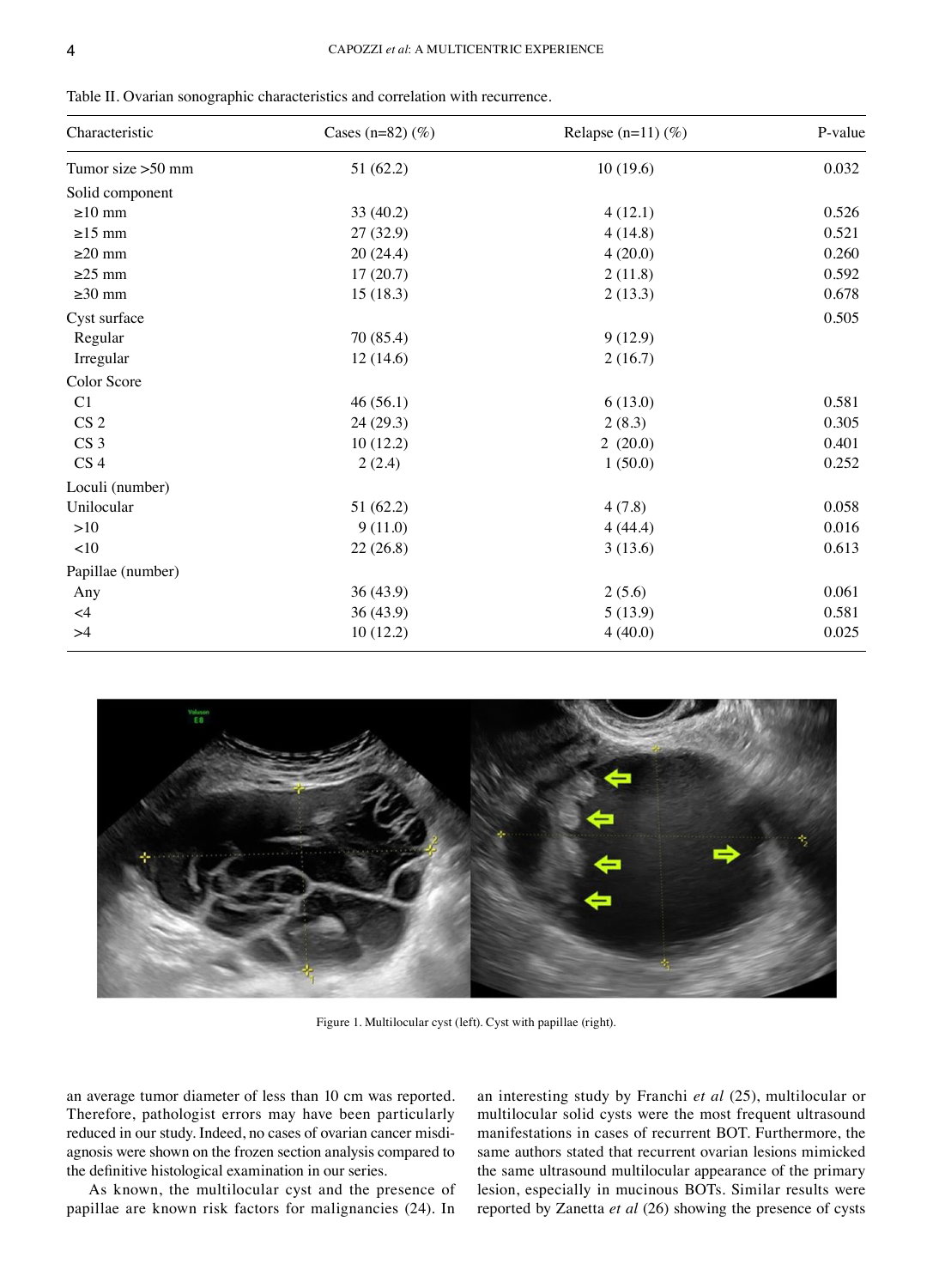with papillae as the most frequent recurring BOT pattern. In line with these authors, our study identified multilocularity and the presence of papillae on the primary lesion as independent predictors of recurrence BOT.

Finally, in contrast with other authors, neither abnormal neoplastic markers level nor FIGO stage predicted BOT recurrence (27). However, selecting only patients with childbearing potential undergoing conservative treatment, we presented extremely homogeneous data with 95.1% of FIGO stage I cases and only 45.1% of patients with abnormal neoplastic markers. These aspects could justify our results.

The present study has the limitations of its retrospective nature. Furthermore, due to the high patient selection, a low number of relapse events were reported. On the other hand, the article could have great clinical relevance, as a closer follow‑up of BOT patients with tumor size >50 mm, multilocularity, and the presence of papillae could predict relapse early. Besides, by excluding patients who underwent cystectomy and not reporting cases of intraoperative tumor spillage we reduced the presence of bias influencing recurrence.

In conclusion, the present study showed tumor size >50 mm, multilocularity >10 loculi, and the presence of >4 papillae at the primary ovarian lesions as independent predictors of BOT recurrence in patients with potential childbearing undergoing conservative treatment. Closer follow‑up for these patients could be required. Prospective studies would be needed to confirm our findings.

#### **Acknowledgements**

Not applicable.

#### **Funding**

No funding was received.

## **Availability of data and materials**

The datasets used and/or analyzed during the current study are available from the corresponding author on reasonable request.

## **Authors' contributions**

VAC, SC, MC, GS, VDM, SU, VC, MF and RB conceived and designed the study. ES, LM, AC, GB acquired the data. VAC, RB and VC analyzed and interpreted data. All the authors have read and approved the final manuscript. VAC and RB confirm the authenticity of all the raw data.

## **Ethics approval and consent to participate**

The Ethics Committee of the University Hospital of Parma approved this retrospective study on 12 August 2021.

## **Patient consent for publication**

All patients gave their written informed consent for their anonymized data to be used for scientific purposes.

# **Competing interests**

The authors declare that they have no competing interests.

#### **Authors' information**

Dr Vito Andrea Capozzi, ORCID 0000‑0003‑4720‑5663.

## **References**

- 1. Skírnisdóttir I, Garmo H, Wilander E and Holmberg L: Borderline ovarian tumors in Sweden 1960‑2005: Trends in incidence and age at diagnosis compared to ovarian cancer. Int J Cancer 123: 1897‑1901, 2008.
- 2. Abascal‑Saiz A, Sotillo‑Mallo L, de Santiago J and Zapardiel I: Management of borderline ovarian tumours: A comprehensive review of the literature. Ecancermedicalscience 17: 403, 2014.
- 3. Niu L, Tian H, Xu Y, Cao J, Zhang X, Zhang J, Hou J, Lv W, Wang J, Xin L, et al: Recurrence characteristics and clinicopathological results of borderline ovarian tumors. BMC Womens Health 21: 134, 2021.
- 4. National Comprehensive Cancer Network. Ovarian cancer. (Version 1.2022) http//www.nccn.org/professionals/physician\_ gls/pdf/ovarian.pdf. Accessed January 29, 2022.
- 5. Cianci S, Perrone E, Rossitto C, Fanfani F, Tropea A, Biondi A, Scambia G and Gueli Alletti S: Percutaneous-assisted vs mini-laparoscopic hysterectomy: Comparison of ultra-minimally invasive approaches. Updates Surg 73: 2347‑2354, 2021.
- 6. Song T, Kim MK, Jung YW, Yun BS, Seong SJ, Choi CH, Kim TJ, Lee JW, Bae DS and Kim BG: Minimally invasive compared with open surgery in patients with borderline ovarian tumors. Gynecol Oncol 145: 508‑512, 2017.
- 7. Perrone E, Rossitto C, Fanfani F, Cianci S, Fagotti A, Uccella S, Vizzielli G, Vascone C, Restaino S, Fedele C, *et al*: Percutaneous‑assisted versus laparoscopic hysterectomy: A prospective comparison. Gynecol Obstet Invest 85: 318‑326, 2020.
- 8. Cianci S, Rosati A, Rumolo V, Gueli Alletti S, Gallotta V, Turco LC, Corrado G, Vizzielli G, Fagotti A, Fanfani F, *et al*: Robotic Single-Port platform in general, urologic, and gynecologic surgeries: A systematic review of the literature and Meta‑analysis. World J Surg 43: 2401‑2419, 2019.
- 9. Kumari S, Kumar S, Bhatla N, Mathur S, Thulkar S and Kumar L: Oncologic and reproductive outcomes of borderline ovarian tumors in Indian population. Gynecol Oncol Rep 36: 100756, 2021.
- 10. Johansen G, Dahm‑Kähler P, Staf C, Flöter Rådestad A and Rodriguez‑Wallberg KA: Reproductive and obstetrical outcomes with the overall survival of fertile‑age women treated with fertility-sparing surgery for borderline ovarian tumors in Sweden: A prospective nationwide population-based study. Fertil Steril 115: 157-163, 2021.
- 11. Uzan C, Nikpayam M, Ribassin‑Majed L, Gouy S, Bendifallah S, Cortez A, Rey A, Duvillard P, Darai E and Morice P: Influence of histological subtypes on the risk of an invasive recurrence in a large series of stage I borderline ovarian tumor including 191 conservative treatments. Ann Oncol 25: 1312‑1319, 2014.
- 12. Giampaolino P, Della Corte L, Foreste V, Vitale SG, Chiofalo B, Cianci S, Zullo F and Bifulco G: Unraveling a difficult diagnosis: The tricks for early recognition of ovarian cancer. Minerva Med 110: 279-291, 2019.
- 13. Qi Y, Wang M, Yang Y, Zeng Z and Zhou Y: Analysis of factors influencing relapse and pregnancy in patients with borderline ovarian tumors. J Cancer 12: 5275‑5285, 2021.
- 14. Fang C, Zhao L, Chen X, Yu A, Xia L and Zhang P: The impact of clinicopathologic and surgical factors on relapse and pregnancy in young patients (≤40 years old) with borderline ovarian tumors. BMC Cancer 18: 1147, 2018.
- 15. Chen RF, Li J, Zhu TT, Yu HL and Lu X: Fertility-sparing surgery for young patients with borderline ovarian tumors (BOTs): Single institution experience. J Ovarian Res 9: 16, 2016.
- 16. Sozen H, Vatansever D, Topuz S, Iyibozkurt C, Kandemir H, Yalçin I, Onder S, Yavuz E and Salihoglu Y: Clinicopathological analysis of borderline ovarian tumours and risk factors related to recurrence: Experience of single institution. J Obstet Gynaecol 39: 253‑258, 2019.
- 17. Ayhan A, Guvendag Guven ES, Guven S and Kucukali T: Recurrence and prognostic factors in borderline ovarian tumors. Gynecol Oncol 98: 439-445, 2005.